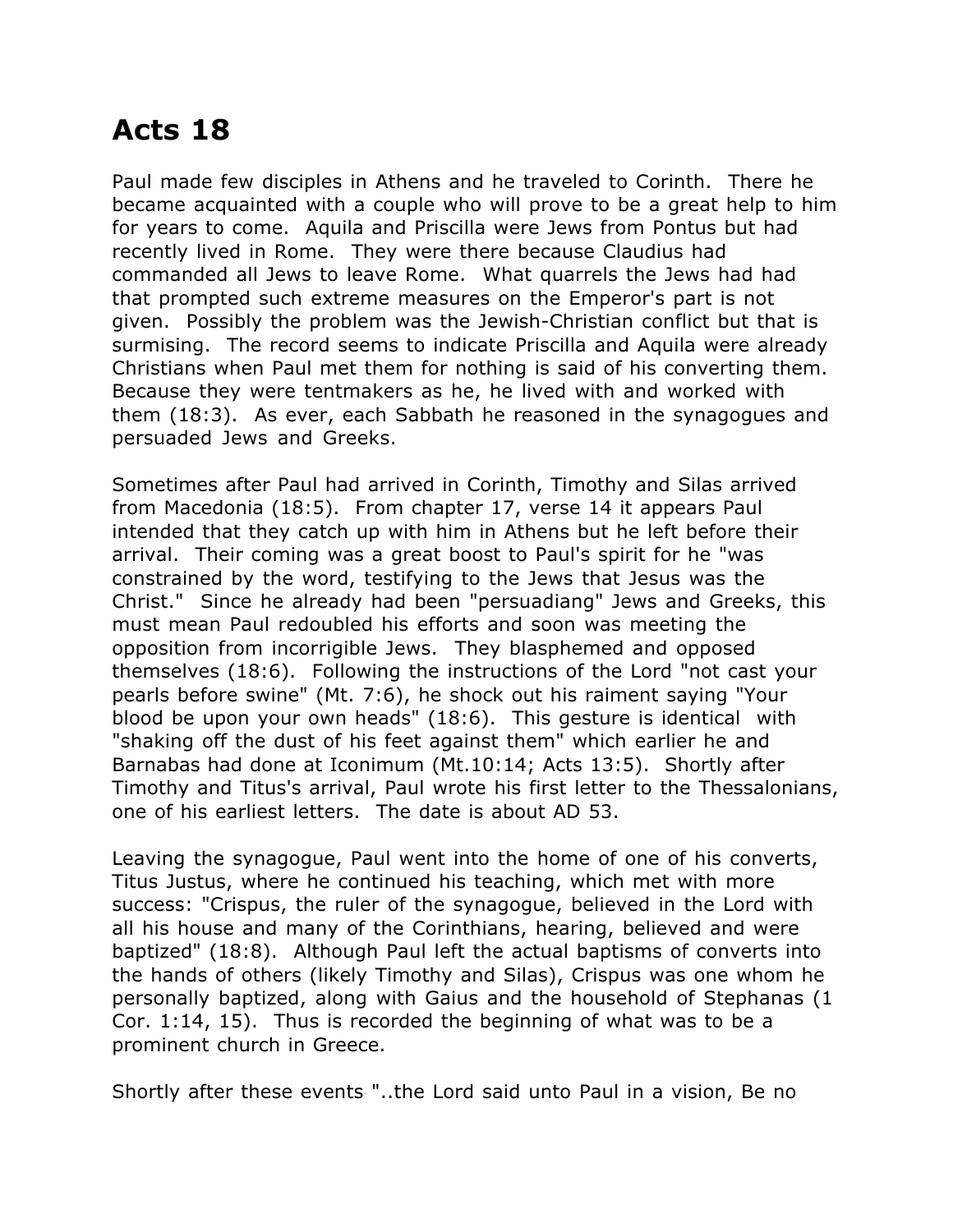afraid, but speak and hold not thy peace; for I am with thee and no man shall set on thee to harm thee: for I have much people in this city (18:10). In critical times in the apostle's life, Paul received special visions which served to strengthen and uphold him, viz chapters 16:9; 22:17-21; 23:11; 27:23-25. Perhaps this vision came in Corinth because at other points on this journey when he had had met much success in making converts, opposing Jews made grave threats against him and since he has seen many Corinthians believe and be baptized, Paul may have feared the same would happen now. Indeed, unbelieving Jews did raise up and attempt to drive him from their city. They charged him before Gallio, who was the proconsul of Achaia thusly "This man persuaded men to worship God contrary to Law" (18:13). But, Gallio was fair minded and recognized their alleged grievances for what they were, "questions about words, and names, and your own law; not of matters of wrong or wicked villainy". Therefore he would not entertain their charges. He drove them from his judgment seat (18:14-16). In fact, Jewish efforts backfired. Some laid hold on Sosthenes, the ruler of the synagogue, and beat him in Gallio's judgment seat (18:17). The Holy Spirit did not choose to reveal who or why these were who beat Sosthenes, neither whether Sosthenes had been appointed to be ruler of the synagogue after Crispus had vacated that place nor whether he had been co-ruler with Crispus. At any rate, Paul is not disturbed and the way was open for him to continue his teaching. He stayed in Corinth one year and six months teaching the word of God (18:118).

After the incident before Gallio's judgment seat, Paul continued yet many days. But the time came when he felt he needed to return to Syria. He took with him Priscilla and Aquila and sailed away, having shorn his head in Cenchrea for he had a vow (18;18). It is useless to ponder what kind of vow Paul made, but the fact that he "shaved his head" shows Paul felt it proper to make vows and follow some of the Mosaic requirement at the fulfillment of the vow, i.e. not cutting his hair during the duration of the vow, then shaving his head when it was concluded (Num. 6:1-5; 18ff). Still, the fact that Paul shaved his head in Greece while Moses instructed it should be done at the door of the tabernacle shows that he was not keeping Moses' law. A sense of God's Being and the various trials that enter our lives make it obvious that all of God's people from time to time may "vow a vow to the Lord". And while it is not needful that one allow his hair to be uncut during the vow's duration, nor to shave one's head at its conclusion, one thing is NEEDFUL, we must keep our vows we made, whether to God or to others in His hearing. One of the vows most often broken men make is the marriage vow. God expects all to keep that vow and will not hold guiltless those who violate and break those vows.